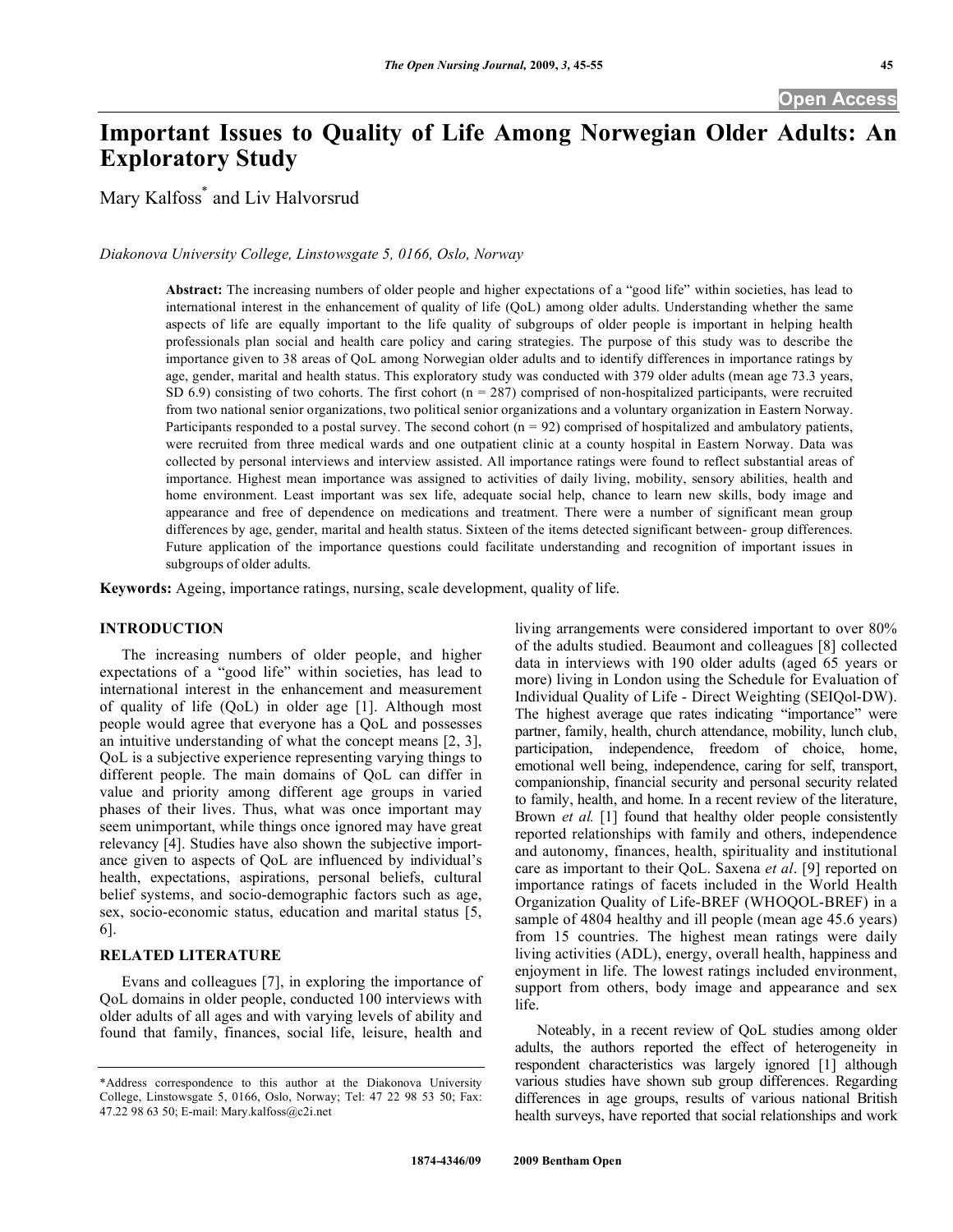are prioritized more by younger adults and health more by people aged 65 and over [10-12]. Farquhar [13] found that family and activities were mentioned most often among older adults living at home in two contrasting areas of south east England, while health was prioritized among the older - old. Similarly, in a randomized postal survey of 2000 British adults, Bowling [12] found that older old (over 75) prioritized health and mobility as compared to the younger old who prioritized relationships with family and other relatives, finances and work.

 Regarding the relationship of health status and QoL, Puts and colleagues conducted qualitative interviews with 25 adults [14] and found that health was given highest priority, whereas, among frail adults, social contacts was found most important. Arnold [15] found among institutionalized elderly, that physical functioning and symptoms, emotional- behavioural- cognitiveintellectual- social functioning and the existence of social support, life satisfaction, health perception, economic status, ability to pursue interests and recreation, sexual function, energy and vitality were especially important to the frail elderly.

 In examining the relationship of QoL and gender, sociodemographic and clinical variables among 13, 000 communitybased older adults, Lubetkin [16] in a USA health population survey, found lower QoL was related to being female, having lower income, lower education and reduced health status. Bowling and Gabriel [17] compared theoretically derived QoL indicators from a national British survey of older people with their own definitions of QoL and found that social comparisons and expectations, personality and psychological characteristics (optimism - pessimism), health and functional status, personal social capital (social contacts, support, loneliness), neighbourhood, social capital, (perceived quality of neighbourhood facilities and safety) explained the largest variance in QoL ratings. However, these authors found that socio - economic factors contributed very little to the model. In investigating gender differences among older adults in a five year follow-up study after total hip replacement ( $n = 627$ ), Ng *et al.* [18] reported lower QoL scores pre-operatively for females, although gender differences did not continue post operatively. al-Windi and colleagues who conducted a Swedish postal survey among older adults [19] found that men had significantly higher score on physical wellbeing than women and those married had significantly higher scores on QoL as compared to those who were single. Lastly in another Swedish survey, Hellström and Hallberg [20] reported that high QoL among older adults, age 77-89 living at home with help from informal and formal caregivers, was significantly related to living with someone, higher age and lower number of health complaints and managing to be alone.

 In summary, although there are a number of international studies reporting varied issues of importance to older adults, to our knowledge there have been no previous studies describing important aspects to QoL among subgroups of older Norwegian adults. Norway, like many other Western countries, is faced with challenges due to an ageing society. For example, Norway has a growing number of people leaving work through early retirement schemes from the age of 62. Norway also has an extensive social and health welfare system based upon socialistic values. One contributing factor to this system is the wealth the country has accumulated from their extraction of petroleum in the North Sea. Whether economic growth and the value given to social and health welfare provision is being accompanied by increasing or declining personal satisfaction with QoL in subgroups of older adults should be of vital interest. Economical growth doesn't always succeed in generating a greater sense of well being or secure the provision of adequate social and health services. Moreover, economical growth at the societal level may aggregate consequences that undermine QoL at the individual level. It is important therefore, to understand the important determinants of QoL in various subgroups of older adults in order to support evidence-based policy guidelines, program development and policy decisions. Hence, the aim of this article is to describe the importance given to 38 areas of QoL to older adults and identify differences in importance ratings by age, gender marital and health status.

 Using importance ratings included in the World Health Organization Quality of Life - 100 (WHOQOL-100) and World Health Organization Quality of Life - BREF (WHOQOL-BREF), the objectives of the study were to explore: (1) the relative importance of various aspects of life in contributing to its quality among Norwegian older adults aged 60 years or older; (2) the relative importance of various aspects of life contributing to QoL among older adults by age, gender, marital status and health status; and (3) the internal consistency and discriminatory power of the importance ratings.

### **MATERIAL AND METHODOLOGY**

 Data was collected as part of a larger international study which had as its aim the developing and testing of the World Health Organization Quality of Life - Old (WHOQOL-OLD) - a new add-on module for use with the WHOQOL-100-- to specifically assess the QoL of adults over 60 years [21]. The pilot testing was carried out in 22 WHOQOL centers including Norway. Data was collected for the pilot study in Norway during 2002 - 2003. All variables had fewer than 3% missing values except for items relating to sex life (9.2%) and free of dependence on medication and treatment (6.1%).

### **Participants**

 The international protocol stipulated that each centre obtain a minimum of 300 older adults, with equal numbers of men and women (50%), people aged 60 to 80 years, and over 80 years, with both healthy and ill respondents. The Norwegian convenience sample (*n =*379) comprised two cohorts. The first cohort ( $n = 766$ ) which we defined as our healthy group were non-hospitalized. Participants were recruited by contacting 25 institutions and organizations in Norway. These organizations included two national senior organizations, 15 district and regional senior and political organizations and 3 voluntary organizations. First, all organizations were contracted per telephone by the second author. Five institutions/organizations agreed to take part in the study. These organizations included the two national senior organizations, a voluntary organization for seniors and two senior political organizations. Reasons given for not wanting to take part in the study were anticipated difficulties in recruiting participants, incomplete addresses and shortage of time. Organizations agreeing to take part in the study received a formal written invitation. Contact persons at these institutions recruited potential participants according to the following inclusions criteria: participants over 60 years who were not presently hospitalized or had known reduced cognitive function. Contact persons held administrative positions in the national organizations and had an overview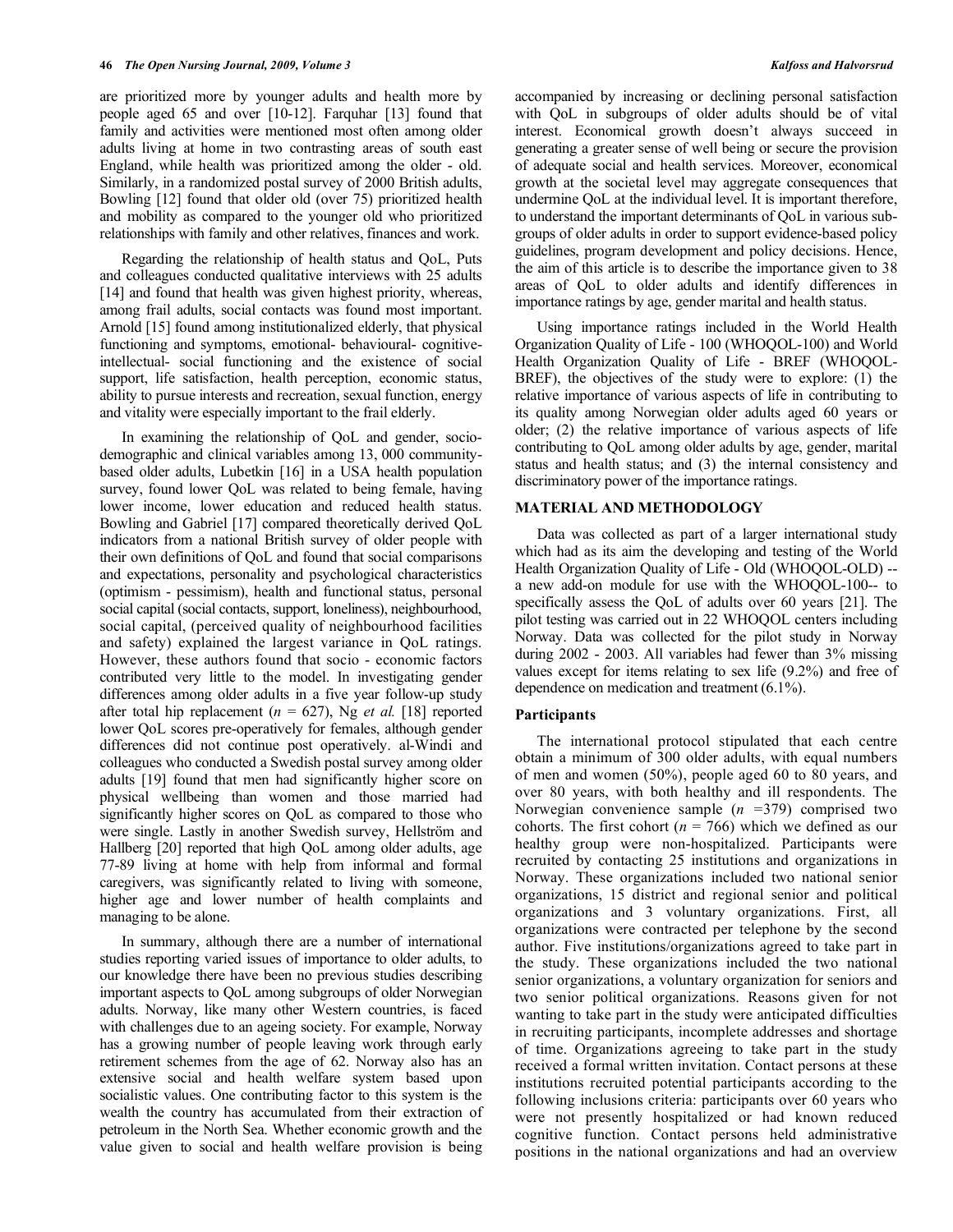of national members. Contact persons at the senior organizations were healthcare workers affiliated with these organizations working in administrative positions. Information regarding the study was presented by them personally at organizational meetings. Those who agreed to participate were posted self-complete questionnaires by the second author. Questionnaires were sent to 766 persons with 287 responding, giving a response rate of 43%. All participants signed a written informed consent.

 The second cohort, representing the unhealthy respondents, included 92 older adults recruited from three medical wards from a 670-bed hospital and ambulatory clinic in Eastern Norway. The medical wards were composed largely of patients with heart, lung and cancer problems. Nursing administration appointed contact nurses who recruited potential participants. Inclusions criteria included: over 65 years (age range required by hospital due to ongoing research projects), presently hospitalized/attending ambulatory clinic and had given informed consent. Exclusions criteria included; terminal illness, acute critical illness situation, reduced cognitive status, no present or previous psychiatric treatment the past 5 years, and reduced reading, writing and hearing problems. Contact nurses screened participants for cognitive functioning using clinical judgement and provided oral and written information. Data was collected by personal interviews and interview-assisted. The second author and two other health professionals experienced in interviewing carried out the personal interviews. Ninety-five patients agreed to take part in the study, with three withdrawing due to illness complications, leaving a sample of 92. All participants signed a written informed consent. Two cohorts were chosen for the study because the authors were interested in comparing methodological approaches although this is not the focus of the present paper.

# **Measures**

 The study measures included the WHOQOL-100, WHOQOL-OLD, importance questions for all WHOQOL dimensions assessed and a set of socio-demographic and health-related questions.

 The WHOQOL-100 [22] is an established measure of QoL. The WHOQOL-100 core items were developed following a program of qualitative and quantitative work agreed upon by international research collaboration [22, 23]. The 100 items are organized into 24 facets of QoL, grouped into six domains. Four questions assess overall QoL and satisfaction with health. The instrument shows good internal consistency reliability with Cronbach's alphas above .7 for almost all facets (.65-.93) Test-retest reliability over 2-8 weeks ranged from .68 to .95 The instrument has been found to discriminate between people who are sick and well, and the construct validity and factor structure has been validated using both exploratory and confirmatory factor analyses [22]. Cronbach's alpha for Norwegian version of the WHOQOL-100 is  $\alpha$  = .86. Although the qualitative and quantitative work had ensured that all facets included in the WHOQOL-100 were considered important in all centers, a set of items were included in the questionnaire specifically asking about the importance of the facets to QoL. These importance items are described below.

 The WHQOL-OLD is a new instrument that is designed to be an add-on module for the WHOQOL measures for older adults [21]. A 40 - item pilot version of the WHOQOL-OLD module was administered. The model was derived following standard methodology. In the pilot phase of the study, 22 centers from around the world carried out focus groups with older adults, with carers, and with health professionals working with older adults in order to identify gaps in the coverage of the WHOQOL-100 that were relevant specifically for older adults. Additionally, the focus work suggested six supplementary facets for existing WHOQOL facets. These facets include sensory abilities, intimacy, past, present and future activities, death and dying, social participation, and autonomy [21]. Items generated from the focus groups were then tested in over 7400 respondents with analyses using both classical and modern psychometric methods. These analyses indicated a further gap in the coverage of the items, so further items were generated that specifically assessed intimate relations. A field trial study was later carried out with approximately 5500 respondents, again with the use of both classical and modern psychometric methods. The outcome of this second round of data collection and analyses is a 24-item, 6 facet model which can be used with in conjunction with the WHOQOL-BREF or the WHOQOL-100 for assessment of QoL in older adults. The Norwegian version showed good internal consistency reliability with  $\alpha = .89$ .

 Because different cultures would be likely to ascribe a distinctive profile of importance values to QoL dimensions, the WHOQOL importance items were originally developed to test this. They were originally intended to weight scores with the aim of improving cross - national equivalence between language versions [24]. The importance questions are related to 38 facets of QoL included in the WHOQOL-100 and the WHOQOL-OLD. In addition, two overall items assessing overall quality of life and health were also retained. Respondents are asked to report on how important each aspect of life is to them and how much it affects their QoL. No specific time period is suggested. Items are measured on a 5-point Likert scale from not important (1) to extremely important (5). The Norwegian version shows good internal consistency reliability with  $\alpha = .92$ .

# **Data Analysis**

 Data were analyzed with SPSS [25]. Frequency distributions and descriptive statistics were calculated. Pearson correlation coefficients were used to explore itemto-item importance ratings and item-to-facet correlations with the WHOQOL-100. Group differences were analyzed with unpaired Student t tests (the groups were: male/female, younger-aged 60 - 74 years /older- aged 75 - 90 years, cohabitating (married, formally and informally partnered)/not cohabitating (unmarried, separated, divorced, living alone) and healthy (not hospitalized) and ill (hospitalized or attending the outpatient ambulatory clinic). To analyze internal consistency of the instruments, Cronbach`s alpha was applied. A Cronbach's alpha coefficient above .70 indicates good reliability [26-29]. According to WHOQOL guidelines [30] use of data is not recommended for research purposes when more than 20% of the items are missing There were 20.3% cases with missing data  $(n = 77)$  and these respondents were omitted from the statistical analyses, leaving a total sample of 379. A *p* - value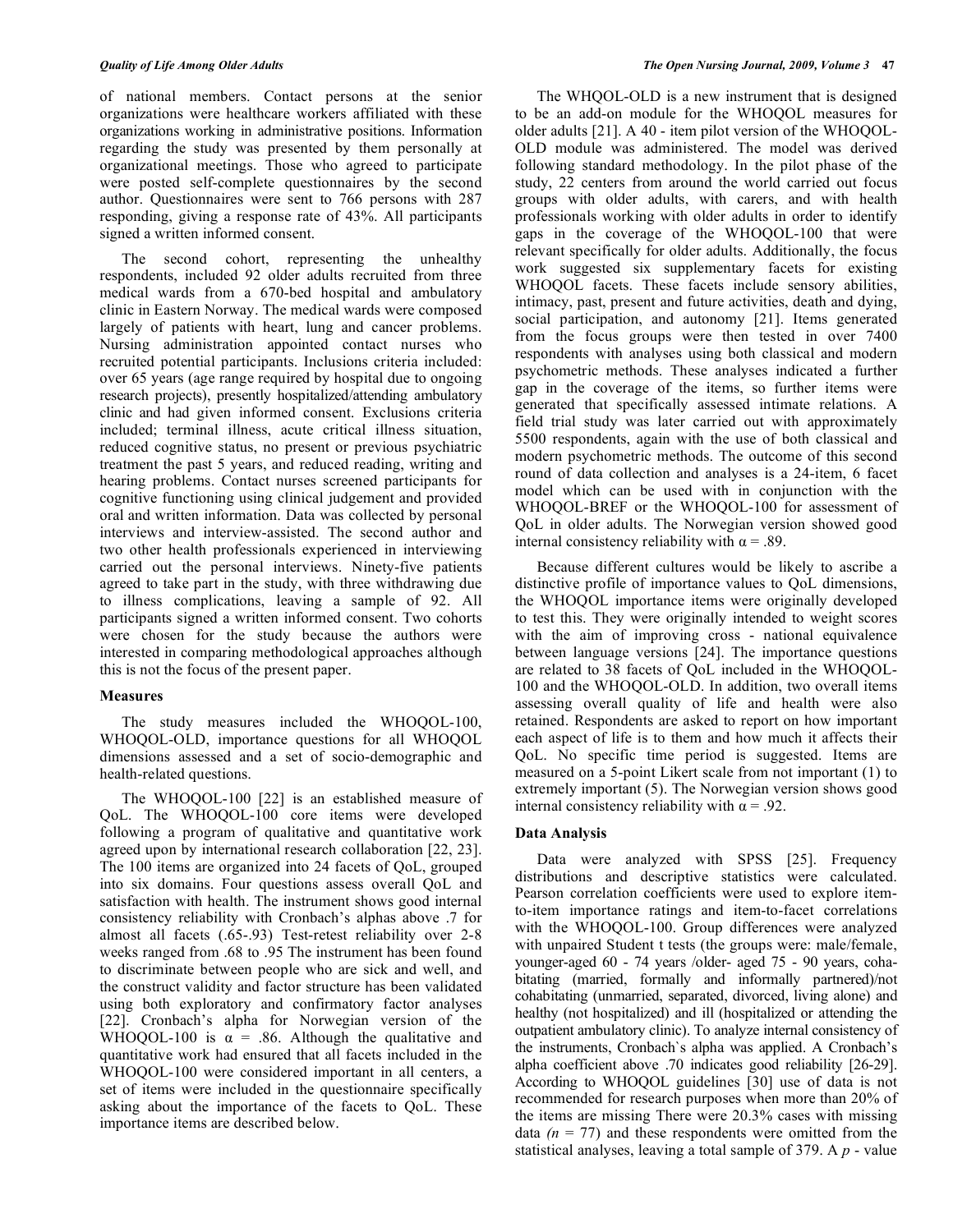of 0.01 was regarded as statistically significant. To illustrate what differences can be expected to be found in these comparisons, we have performed a power calculation based on the size of the subgroups and assumed a common standard deviation within the groups. Based on our data we have used a common standard deviation of 0.7. We then have 80% power to be able to detect differences ranging from 0.21 (comparing age groups) up to 0.24 (comparing gender). Looking at the differences we have uncovered, they are all approximately of this magnitude.

#### **Ethical Considerations**

 The study was reviewed and approved by the Regional Ethics Committee (§ 21902087) and the Norwegian Social Science Data Services. All respondents gave written informed consent to enrollment in the study and were informed that participation was voluntary and confidentiality was guaranteed.

# **RESULTS**

 Descriptive characteristics are presented in Table **1**. The mean age of the sample was 73.3 (range: 60-90 years). The majority of adults were female (74.1%). Almost half of the sample was cohabitating (47.2%), with 87.9% living in their own homes and 6.9% in institutions. Nearly two-thirds of the sample (68.6%) had completed vocational school, college or university.

# **Important Ratings and Sub Group Differences**

 Mean importance ratings (mean, SD, median and inter quartile ranges) for the total sample is presented in Table **2**. All mean importance ratings were greater then 3.0 on a 5 point scale demonstrating that these issues were appraised as moderately important to extremely important, except sex life. The highest mean importance ratings were ability to perform ADL ( $M = 4.67$ ,  $SD = .55$ ), ability to move around  $(M = 4.55, SD = .58)$ , sensory abilities  $(M = 4.55, SD = .63)$ , health ( $M = 4.46$ ,  $SD = .59$ ), and home environment ( $M =$ 4.42,  $SD = .60$ ). Lowest mean importance ratings were sex life ( $M = 2.21$ ,  $SD = 1.25$ ), adequate social help ( $M = 3.10$ ,  $SD = 1.37$ , chances to learn new skills ( $M = 3.17$ ,  $SD =$ 1.06), body image and appearance  $(M = 3.40, SD = .86)$  and free of dependence on medications and treatment  $(M = 3.62)$ ,  $SD = 1.22$ ).

# *Differences in Age Groups*

 Statistically significant mean group differences in important ratings are presented in Table **3**. Three significant differences in important issues were reported by the younger age group. Younger aged (60 - 74 years) assessed feeling positive about self (t =  $3.07$  (df =  $268.48$ ) *p* < 002), chances to learn new skills ( $t = 3.74$  ( $df = 366$ )  $p < .001$ ), and sex life  $(t = 4.94$  (df = 342)  $p<0.001$ ) as being more important than the older age group (75 - 90 years).

# *Differences in Gender and Marital Status*

 Gender differences in importance ratings are also shown in Table **3**. There were nine issues perceived more important to women as compared to men. These issues included: sensory abilities ( $t = 3.99$  ( $df = 361$ )  $p < .001$ ), relation with others (t = 2.64 (df = 358)  $p < .009$ ), ability to learn and remember important information ( $t=$  3.5 (df = 359) *p*<.001), feeling hopeful (t = 2.92 (df = 360)  $p < .004$ ), positive attitudes towards death and dying  $(t = 5.48$  (df = 110.86)  $p < .001$ ), personal beliefs ( $t = 8.04$  ( $df = 358$ ) ( $p < .001$ ), able to participate in community ( $t = 3.98$  (df = 121.87) *p* < 001), able to think through everyday problems and make decisions  $(t = 3.30$  (df = 357) *p=* .001), and body image and appearance

| Table 1. |  | <b>Sociodemographic Characteristics</b> |
|----------|--|-----------------------------------------|
|----------|--|-----------------------------------------|

| Sociodemographic Characteristics | N(%)          | Missing $(\% )$  |  |  |
|----------------------------------|---------------|------------------|--|--|
| Age                              |               |                  |  |  |
| Mean (years)                     | 73.3 (SD.6.9) |                  |  |  |
| Range (years)                    | $60 - 90$     |                  |  |  |
| $60 - 74$ years                  | 224 (59.1)    |                  |  |  |
| 75 - years                       | 155 (40.9)    |                  |  |  |
| Gender                           |               | 13(3.4)          |  |  |
| Female                           | 281 (74.1)    |                  |  |  |
| Male                             | 85 (22.4)     |                  |  |  |
| Marital status                   |               | 14 (3.7)         |  |  |
| Married                          | 179 (47.2)    |                  |  |  |
| Not married                      | 65 (17.2)     |                  |  |  |
| Widow/widower                    | 105 (27.7)    |                  |  |  |
| Divorced                         | 11(2.9)       |                  |  |  |
| Partner                          | 5(1.3)        |                  |  |  |
| Education                        |               | 13 (3.4)         |  |  |
| <b>Basic</b>                     | 106(28)       |                  |  |  |
| Higher                           | 236 (62.3)    |                  |  |  |
| University                       | 24(6.3)       |                  |  |  |
| Living area                      |               | 17(4.5)          |  |  |
| Urban                            | 270 (71.2)    |                  |  |  |
| Rural                            | 92 (24.3)     |                  |  |  |
| <b>Living arrangements</b>       |               | 20(5.3)          |  |  |
| Living at home                   | 333 (87.9)    |                  |  |  |
| Living in institution            | 26(6.9)       |                  |  |  |
| Finances                         |               | 13(3.4)          |  |  |
| Very good                        | 66 (17.4)     |                  |  |  |
| Good                             | 218 (57.5)    |                  |  |  |
| Average                          | 71 (18.7)     |                  |  |  |
| Poor                             | 6(1.6)        |                  |  |  |
| Very poor                        | 5(1.3)        |                  |  |  |
| <b>Health Status</b>             |               | $\boldsymbol{0}$ |  |  |
| Hospitalized                     | 92 (24.3)     |                  |  |  |
| Not Hospitalized                 | 287 (75.7)    |                  |  |  |

 $(t = 2.85$  (df = 358)  $p$ <.005). Men, however, rated being free of pain (t =  $-2.82$  (df = 177.71) *p*<.008) and sex life (t =  $-4.04$  (df = 336)  $p<.001$ ) as being more important than women.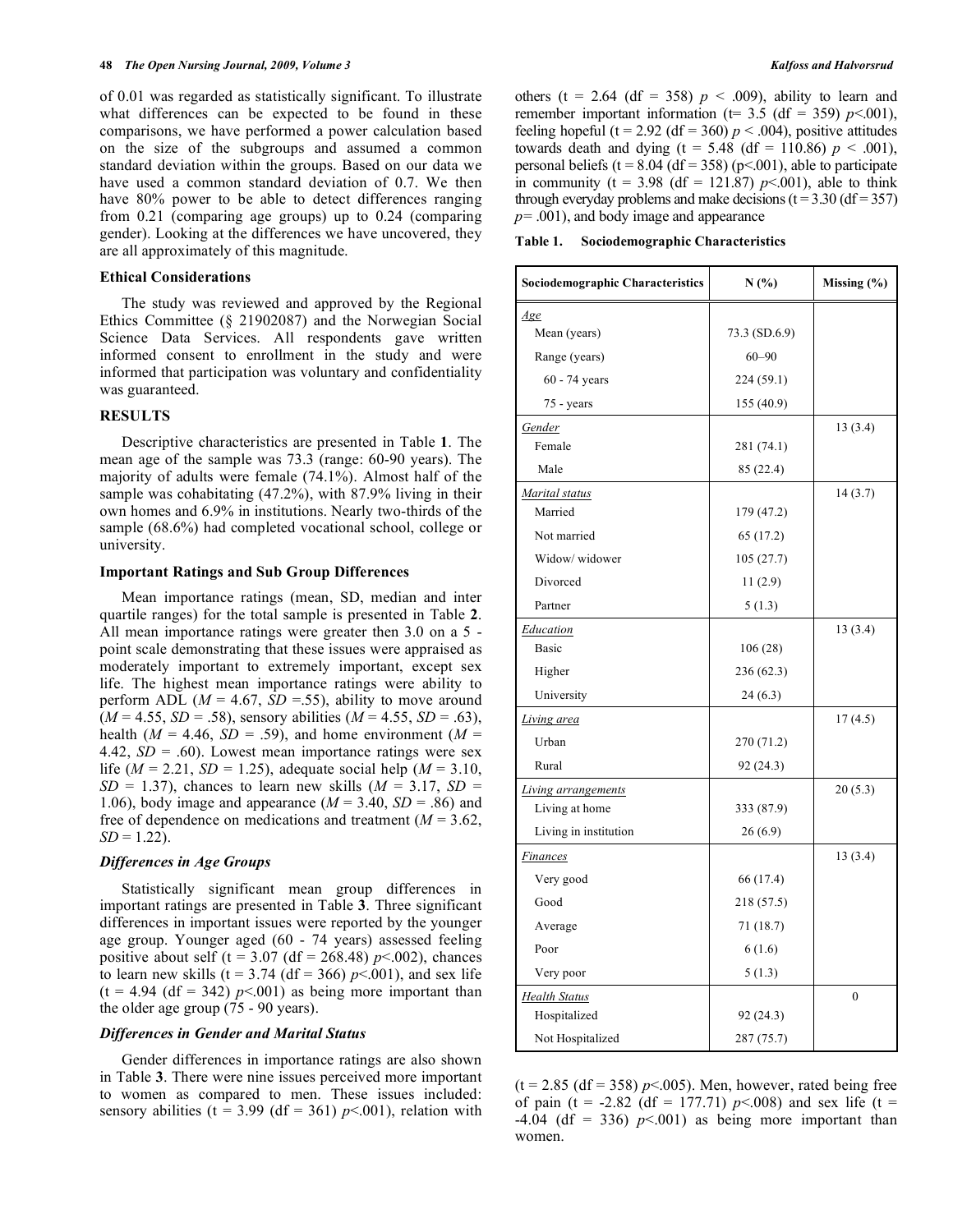# **Table 2. Rank Order of Mean Importance Ratings (n = 379)**

|                | WHOQOL Reference Number and Item                          | Mean | <b>SD</b> | Missing $n$ (%) | Median         | Inter Quartile Range for Median (q1-q3) |
|----------------|-----------------------------------------------------------|------|-----------|-----------------|----------------|-----------------------------------------|
| 10.1           | Able to take care of activity of daily living             | 4.67 | 0.55      | 12(3.2)         | 5              | $4 - 5$                                 |
| 9.1            | Able to move around                                       | 4.55 | 0.58      | 12(3.2)         | 5              | $4 - 5$                                 |
| 25.1           | Sensory abilities                                         | 4.55 | 0.63      | 8(2.1)          | 5              | $4 - 5$                                 |
| G <sub>2</sub> | Health                                                    | 4.46 | 0.59      | 10(2.6)         | $\overline{4}$ | $4 - 5$                                 |
| 17.1           | Home environment                                          | 4.42 | 0.60      | 11(2.9)         | 4              | $4 - 5$                                 |
| 26.1           | Freedom and independence                                  | 4.34 | 0.72      | 10(2.6)         | $\overline{4}$ | $4 - 5$                                 |
| 13.1           | Relationships with other people                           | 4.32 | 0.66      | 12(3.2)         | 4              | $4 - 5$                                 |
| 5.1            | Able to learn and remember important info                 | 4.25 | 0.71      | 12(3.2)         | 4              | $4 - 5$                                 |
| 16.1           | Feel physically safe and secure                           | 4.25 | 0.68      | 13(3.4)         | 4              | $4 - 5$                                 |
| 19.1           | Able to get adequate health care                          | 4.22 | 0.88      | 10(2.6)         | 4              | $4 - 5$                                 |
| 4.2            | Feel content                                              | 4.20 | 0.67      | 12(3.2)         | 4              | $4 - 5$                                 |
| 3.1            | Restful sleep                                             | 4.18 | 0.72      | 10(2.6)         | $\overline{4}$ | $4 - 5$                                 |
| 5.3            | Able to concentrate                                       | 4.18 | 0.68      | 11(2.9)         | $\overline{4}$ | $4 - 5$                                 |
| G1             | Overall QoL                                               | 4.15 | 0.69      | 13(3.4)         | $\overline{4}$ | $4 - 5$                                 |
| 2.1            | Energy                                                    | 4.14 | 0.67      | 10(2.6)         | $\overline{4}$ | $4 - 5$                                 |
| 4.1            | Feel happiness /enjoyment of life                         | 4.10 | 0.72      | 10(2.6)         | 4              | $4 - 5$                                 |
| 8.1            | Free of negative feelings                                 | 4.07 | 0.81      | 11(2.9)         | 4              | $4 - 5$                                 |
| 12.1           | Able to work                                              | 4.05 | 0.88      | 12(3.2)         | $\overline{4}$ | $4 - 5$                                 |
| 4.3            | Feel hopeful                                              | 4.02 | 0.77      | 11(2.9)         | $\overline{4}$ | $4 - 5$                                 |
| 30.1           | Positive attitude towards death and dying                 | 4.02 | 0.92      | 17(4.5)         | 4              | $4 - 5$                                 |
| 24.1           | Personal beliefs                                          | 4.00 | 1.29      | 11(2.9)         | 5              | $3 - 5$                                 |
| 29.1           | Able to participate in community                          | 3.98 | 0.88      | 12(3.2)         | 4              | $4 - 5$                                 |
| 1.1            | Free of pain                                              | 3.93 | 0.94      | 11(2.9)         | 4              | $3 - 5$                                 |
| 22.1           | Environment                                               | 3.93 | 0.88      | 12(3.2)         | 4              | $3 - 5$                                 |
| 18.1           | Financial resources                                       | 3.91 | 0.75      | 8(2.1)          | $\overline{4}$ | $3 - 4$                                 |
| 14.1           | Support from others                                       | 3.90 | 0.84      | 12(3.2)         | 4              | $3 - 4$                                 |
| 23.1           | Adequate transport in everyday life                       | 3.89 | 1.06      | 10(2.6)         | 4              | $3 - 5$                                 |
| 5.2            | Able to think through everyday problems/make<br>decisions | 3.87 | 0.85      | 13(3.4)         | $\overline{4}$ | $3-4$                                   |
| 28.1           | Able to organize time                                     | 3.83 | 0.88      | 10(2.6)         | $\overline{4}$ | $3 - 4$                                 |
| 6.1            | Feel positive about self                                  | 3.78 | 0.88      | 13(3.4)         | $\overline{4}$ | $3 - 4$                                 |
| 21.1           | Relaxation/leisure                                        | 3.77 | 0.86      | 9(2.4)          | $\overline{4}$ | $3 - 4$                                 |
| 20.1           | Chances for new information or knowledge                  | 3.73 | 1.01      | 11(2.9)         | 4              | $3-4$                                   |
| 27.1           | Achievements                                              | 3.63 | 0.86      | 12(3.2)         | $\overline{4}$ | $3-4$                                   |
| 11.1           | Free of dependence on medication/treatments               | 3.62 | 1.22      | 23(6.1)         | 4              | $3 - 5$                                 |
| 7.1            | Body image and appearance                                 | 3.40 | 0.86      | 11(2.9)         | 3              | $3-4$                                   |
| 20.2           | Chances to learn new skills                               | 3.17 | 1.06      | 11(2.9)         | 3              | $3 - 4$                                 |
| 19.2           | Being able to get adequate social help                    | 3.10 | 1.37      | 19(5.0)         | $\mathfrak{Z}$ | $2 - 4$                                 |
| 15.1           | Sexual life                                               | 2.21 | 1.25      | 35(9.2)         | $\sqrt{2}$     | $1 - 3$                                 |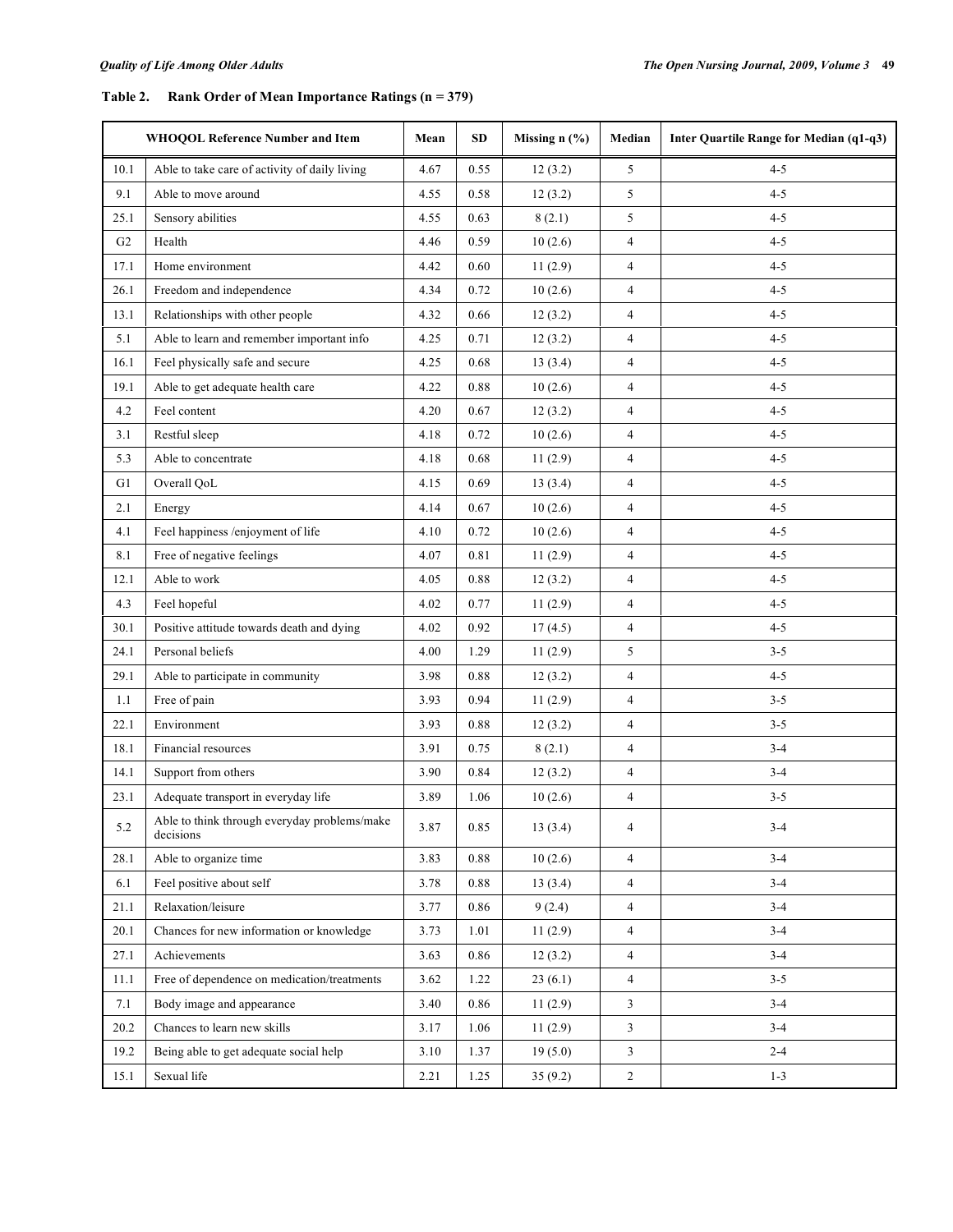|  |  | Table 3. Statistically Significant Mean Differences in Importance Ratings by Age-Groups, Gender, Marital and Hospital Status |
|--|--|------------------------------------------------------------------------------------------------------------------------------|
|  |  |                                                                                                                              |

| <b>WHOQOL Reference Number and Item</b> |                                                           | <b>Means/Difference</b><br>by Age |                     | <b>Means/Difference</b><br>by Gender |                     | <b>Means/Difference by</b><br><b>Marital Status</b> |                    | <b>Means/Difference by Hospital</b><br><b>Status</b> |                     |
|-----------------------------------------|-----------------------------------------------------------|-----------------------------------|---------------------|--------------------------------------|---------------------|-----------------------------------------------------|--------------------|------------------------------------------------------|---------------------|
|                                         |                                                           | Below 75                          | $75+$               | Female                               | Male                | With<br>Partner                                     | Without<br>Partner | Non-<br>Hospitalized                                 | Hospitalized        |
| 10.1                                    | Able to take care of activity of daily<br>living          | 4.72                              | 4.59                | 4.69                                 | 4.64                | 4.71                                                | 4.62               | 4.68                                                 | 4.62                |
| 9.1                                     | Able to move around                                       | 4.59                              | 4.49                | 4.55                                 | 4.58                | 4.14                                                | 3.94               | 4.53                                                 | 4.60                |
| 25.1                                    | Sensory abilities                                         | 4.57                              | 4.51                | $4.63*$                              | $4.33*$             | 4.53                                                | 4.56               | $4.59*$                                              | $4.40*$             |
| G <sub>2</sub>                          | Overall health                                            | 4.48                              | 4.42                | 4.45                                 | 4.50                | 4.48                                                | 4.43               | 4.45                                                 | 4.48                |
| 17.1                                    | Home environment                                          | 4.47                              | 4.35                | 4.43                                 | 4.44                | 4.55                                                | 4.28               | 3.91                                                 | 3.99                |
| 26.1                                    | Freedom and independence                                  | 4.36                              | 4.31                | 4.37                                 | 4.31                | 4.27                                                | 4.42               | 4.37                                                 | 4.25                |
| 13.1                                    | Relationships with other people                           | 4.33                              | 4.29                | $4.38*$                              | $4.17*$             | 4.31                                                | 4.31               | 4.34                                                 | 4.25                |
| 5.1                                     | Able to learn and remember important<br>information       | 4.27                              | 4.21                | $4.32*$                              | $4.02$ <sup>*</sup> | 3.74                                                | 3.74               | 4.25                                                 | 4.24                |
| 16.1                                    | Feel physically safe and secure                           | 4.25                              | 4.24                | 4.30                                 | 4.10                | 4.26                                                | 4.23               | 4.26                                                 | 4.21                |
| 19.1                                    | Able to get adequate health care                          | 3.08                              | 3.12                | 4.19                                 | 4.31                | 4.23                                                | 4.20               | $4.11$ <sup>*</sup>                                  | $4.59*$             |
| 4.2                                     | Feel content                                              | 4.22                              | 4.16                | 4.22                                 | 4.17                | 4.28                                                | 4.11               | 4.15                                                 | 4.21                |
| 3.1                                     | Restful sleep                                             | 4.18                              | 4.18                | 4.22                                 | 4.02                | 4.15                                                | 4.20               | 4.17                                                 | 4.23                |
| 5.3                                     | Able to concentrate                                       | 4.25                              | 4.09                | 4.24                                 | 4.11                | 4.21                                                | 4.16               | 4.17                                                 | 4.23                |
| G1                                      | Overall QoL                                               | 4.15                              | 4.14                | 4.20                                 | 4.04                | 4.16                                                | 4.16               | 4.16                                                 | 4.09                |
| 2.1                                     | Energy                                                    | 4.17                              | 4.10                | 4.17                                 | 4.12                | 4.19                                                | 4.09               | 4.16                                                 | 4.09                |
| 4.1                                     | Feel happiness /enjoyment of life                         | 4.05                              | 4.22                | 4.06                                 | 4.25                | $4.23$ <sup>*</sup>                                 | $3.96*$            | $4.03*$                                              | $4.34$ <sup>*</sup> |
| 8.1                                     | Free of negative feelings                                 | 4.05                              | 4.10                | 4.05                                 | 4.17                | 4.12                                                | 4.03               | $4.01*$                                              | $4.29*$             |
| 12.1                                    | Able to work                                              | 4.10                              | 3.98                | 4.11                                 | 3.86                | 4.11                                                | 3.86               | $4.14$ <sup>*</sup>                                  | $3.74$ <sup>*</sup> |
| 4.3                                     | Feel hopeful                                              | 4.04                              | 4.00                | $4.10*$                              | $3.83*$             | 4.08                                                | 3.98               | 4.02                                                 | 4.02                |
| 30.1                                    | Positive attitude towards death and<br>dying              | 4.07                              | 3.96                | $4.20*$                              | $3.51*$             | 3.97                                                | 4.10               | $4.11*$                                              | $3.71$ *            |
| 24.1                                    | Personal beliefs                                          | 4.02                              | 3.97                | $4.30^{\degree}$                     | $3.12*$             | 3.88                                                | 4.15               | $4.19*$                                              | $3.38*$             |
| 29.1                                    | Able to participate in community                          | 4.03                              | 3.89                | $4.09*$                              | $3.65*$             | 3.89                                                | 4.05               | $4.06*$                                              | $3.68*$             |
| 1.1                                     | Free of pain                                              | 3.85                              | 4.05                | $3.86*$                              | $4.14*$             | 3.97                                                | 3.87               | $3.86*$                                              | $4.16*$             |
| 22.1                                    | Environment                                               | 3.97                              | 3.87                | 3.95                                 | 3.74                | $4.55$ <sup>*</sup>                                 | $4.28*$            | 4.40                                                 | 4.51                |
| 18.1                                    | Financial resources                                       | 3.90                              | 3.91                | 3.95                                 | 3.80                | 3.86                                                | 3.96               | 3.91                                                 | 3.91                |
| 14.1                                    | Support from others                                       | 3.98                              | 3.78                | 3.95                                 | 3.74                | 3.88                                                | 3.90               | 3.85                                                 | 4.06                |
| 23.1                                    | Adequate transport in everyday life                       | 3.86                              | 3.92                | 3.87                                 | 3.96                | 3.79                                                | 3.99               | $3.81*$                                              | $4.14$ <sup>*</sup> |
| 5.2                                     | Able to think through everyday<br>problems/make decisions | 3.95                              | 3.74                | $3.97*$                              | $3.64*$             | 3.87                                                | 3.90               | 3.92                                                 | 3.68                |
| 28.1                                    | Able to organize time                                     | 3.89                              | 3.75                | 3.90                                 | 3.67                | 3.81                                                | 3.84               | 3.85                                                 | 3.75                |
| 6.1                                     | Feel positive about self                                  | $3.90*$                           | $3.60*$             | 3.83                                 | 3.70                | 3.81                                                | 3.84               | 3.77                                                 | 3.82                |
| 21.1                                    | Relaxation/leisure                                        | 3.83                              | 3.68                | 3.80                                 | 3.74                | 3.76                                                | 3.77               | 3.76                                                 | 3.82                |
| 20.1                                    | Chances for new information or<br>knowledge               | 3.78                              | 3.67                | 3.82                                 | 3.58                | 3.74                                                | 3.74               | 3.77                                                 | 3.60                |
| 27.1                                    | Achievements                                              | 3.67                              | 3.57                | 3.68                                 | 3.55                | 3.62                                                | 3.65               | 3.64                                                 | 3.59                |
| 11.1                                    | Free of dependence on medication/<br>treatments           | 3.61                              | 3.61                | 3.67                                 | 3.56                | 3.70                                                | 3.56               | 3.65                                                 | 3.53                |
| 7.1                                     | Body image and appearance                                 | 3.45                              | 3.34                | $3.49*$                              | $3.19*$             | 3.42                                                | 3.40               | 3.47                                                 | 3.19                |
| 20.2                                    | Chances to learn new skills                               | $3.33*$                           | $2.92*$             | 3.27                                 | 2.96                | 3.22                                                | 3.12               | 3.23                                                 | 2.96                |
| 19.2                                    | Being able to get adequate social help                    | 3.08                              | 3.12                | 3.06                                 | 3.18                | 2.96                                                | 3.20               | $2.97*$                                              | $3.51*$             |
| 15.1                                    | Sexual life                                               | $2.47*$                           | $1.81$ <sup>*</sup> | $2.06*$                              | $2.69*$             | $2.69*$                                             | $1.66*$            | 2.19                                                 | 2.28                |

\*Significant at  $p < 0.01$ .

 In exploring statistical significant differences in marital status, those with partners assessed three issues as more important than nonpartnered. These issues included: feeling happiness and enjoyment in life (t = 3.77 (df = 359)  $p < .001$ ), environment (t = 4.44 (df = 358)  $p$  < 001) and sex life (t = 8.23  $(df = 335) p < .001$ .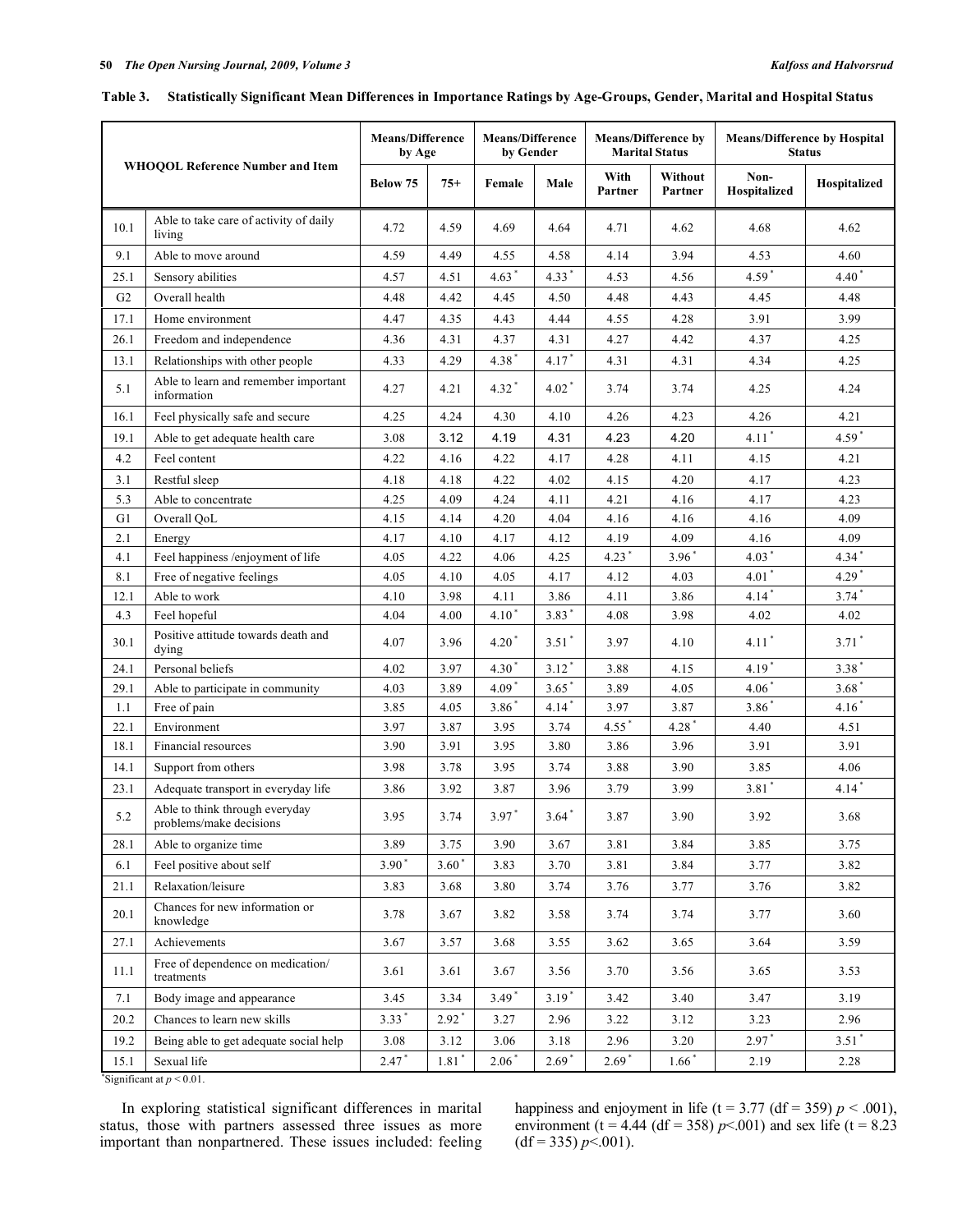### *Differences in Hospitalized and Non-hospitalized Groups*

 There were five significant perceived differences in importance rated as more important by those who were not hospitalized. Sensory abilities ( $t = 2.58$  ( $df = 369$ ) *p*<.01), work  $(t = 3.27$  (df = 113.85)  $p = .001$ ), positive attitudes towards death and dying ( $t = 3.16$  ( $df = 112.96$ )  $p < .002$ ), personal beliefs ( $t =$ 5.86 (df = 366)  $p<0.001$ ), and participation in the community (t = 3.09 (df = 112.52)  $p \le 0.002$ ), were perceived as more important. Those hospitalized assigned more importance to six issues: adequate health care (t =  $-4.55$  (df = 367) *p*<.001), feeling happiness and enjoyment ( $t = -3.52$  (df = 367) *p*<.001), being free of negative feelings (t = -2.87 (df = 366)  $p$  < 004), being free of pain (t = 2.66 (df = 366)  $p$  < 008), transport (t = -2.92 (df  $= 178.81$ ) *p* < 0.04) and adequate social help (t = -3.21 (df = 358) *p=*.001).

Altogether, over one half of the importance items  $(n =$ 20, 52.6%), detected significant group differences. Only one item (sex life) showed discriminate power across all groups when using a significance level of p- value 0.01.

# *Discriminatory Power and Internal Consistency of the Importance Items*

 The item-to-item correlations of the importance ratings showed that the correlation coefficients were small and not consistently high. The smallest correlations were between personal beliefs and able to get adequate health care (*r* = .000,  $p < 991$ ). Highest correlations were between feeling content and feeling happiness/enjoyment in life, (*r* =. 69, *p*< .001). The greatest number of nonsignificant correlations were found for sex life and personal beliefs, with eight and seven non-significant associations, respectively. Correlations between individual importance ratings and WHOQOL-100 facets showed that the correlations were small to moderate. The smallest correlation was between the item able to learn and remember important information and the social support facet ( $r = 10$ ,  $p < 05$ ). The highest correlation was between the item personal beliefs and the spirituality facet,  $(r = .74, p)$ <.01). All items were significantly correlated with one of more of the facets. The facet free of pain was nonsignificantly correlated with all facets.

 Items showing strongest discriminatory power across groups included sensory abilities, feeling happiness and enjoyment, positive attitudes toward death and dying, community participation, and sex life.

 The importance questions showed good internal consistency reliability with  $\alpha = 92$ .

# **DISCUSSION**

### **Important Aspects of QoL**

 For nurses interested in enhancing the life quality of older adults in a variety of settings, it is important to establish what aspects of QoL are significant to older adults and whether the same aspects of life are equally important to various subgroups. To the best of our knowledge, the present study is the only study conducted in Norway which systematically assesses important issues in this population.

 Findings confirm that importance issues do not decrease with age [31]. All items were found to be moderately to

extremely important, a finding supported by international findings [9, 32]. For the total group, highest mean importance was given to ADL, mobility, sensory abilities, health, and home environment, consistent with findings in the literature [7-9, 11, 17]. Issues ranked somewhat less important were sex life, adequate social help, opportunities to learn new skills, body image and appearance and dependence on medication and treatment, as reported by others [14] although social help has been cited as important in another study [1].

 Notably, other standardized instruments typically omit several items which are of importance to the older person's value system [11, 12]. The only item having a mean score under 3 was sex life. The less importance attributed to this issue has been reported by others [31, 33]. Gott and Hinchliff [34], in a sample of adults aged 50 to 92 years of age, used the WHOQOL importance questions followed by semistructured interviews to examine the importance of sex in later life. They reported that all participants who had a current sexual partner attributed at least some importance to sex. However, barriers to sexual activity led them to place less importance on sex, particularly when health problems and widowhood were experienced.

 Importance ratings were prioritized differently as influenced by age, gender, marital and health status. Past research indicates that subjective ratings of psychological wellbeing and health are more powerful predictors than socio-demographic indicators in explaining the variance in QoL ratings [35] contrary to our finding which support socio-demographic influences.

### **Differences in Age Groups**

 Our results showed that the younger - aged rated three items significantly more important than older-aged adults. Mental factors such as feeling positive about one's self and having chances to learn new skills were particularly relevant together with sex life. These results differ from youngeraged older British adults who assessed social relations, work, family activities and work as highly important [12]. The importance of having opportunities to learn new things has been cited as being important to older adults in another study [36] although the absence of this issue in QoL assessments has been marked [37]. The importance of a positive self concept has been described as important to emotional wellbeing and adaption to ageing [38, 39]. The importance of this issue to Norwegian older adults was confirmed in a recent survey with participants 40 - 79 years of age based upon personal interviews ( $n=5$ , 559) and postal questionnaires ( $n=4$ , 169). In this study, self-acceptance was shown to increase up until age 80 [40-42]. The absence of significant associations found among older Norwegians might be explained by the phenomenon of psychological centrality, which involves increasing the importance of domains in which one is doing well and lowering the centrality in which one is not doing so well (i.e. loss of health and relationships) in order to enhance self evaluation. Findings might also reflect that older adults are better able to control exposure or reaction to difficult emotions [33, 43], and are able put one's own life in context, so that one reaches a state of contentment, self-acceptance, sense of purpose and mastery [40, 44].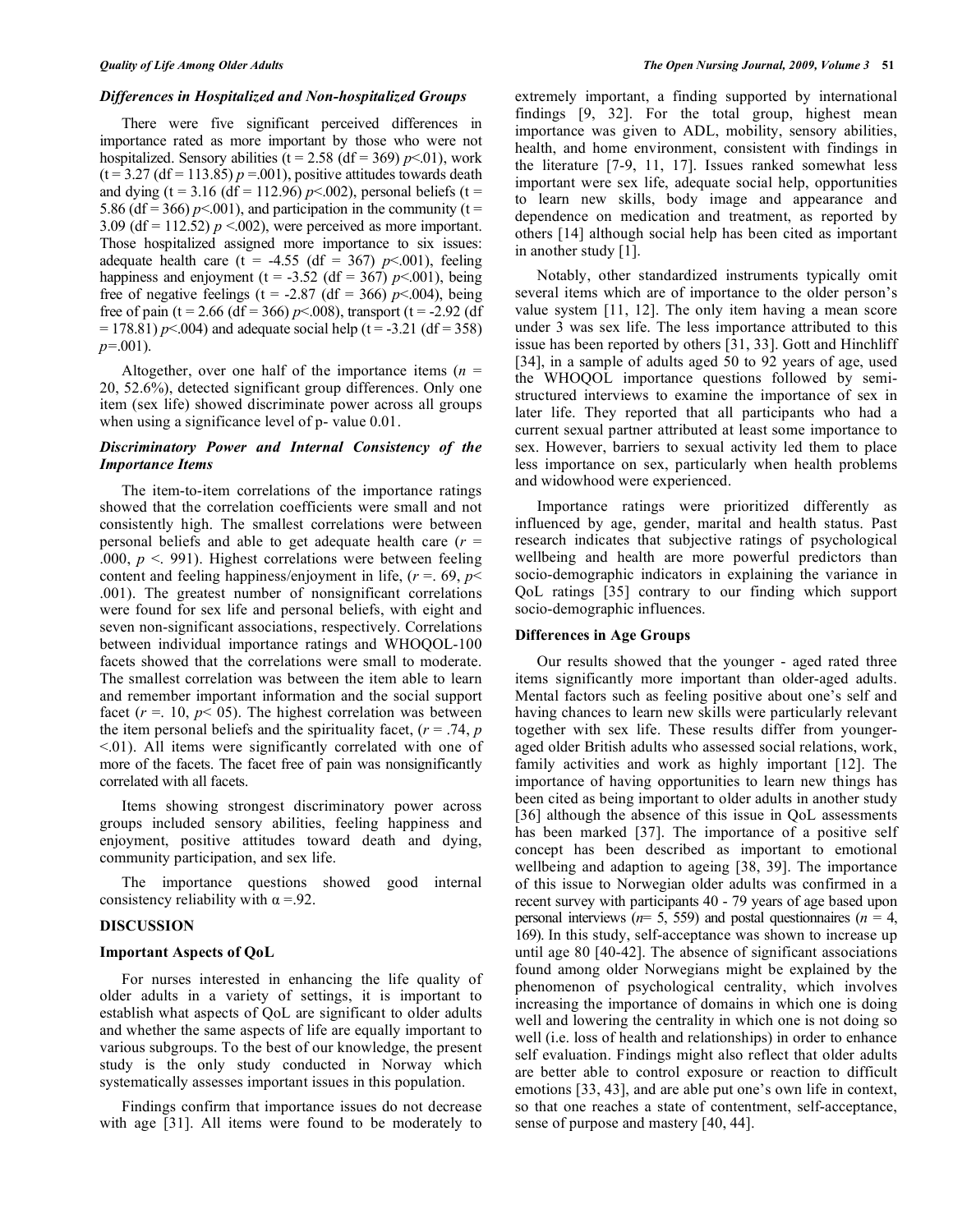### **Differences in Gender and Marital Status**

 Comparison of ratings across genders showed that a fourth of the items were more important to women, consistent with others [9, 45]. Women rated various psychological issues as being important such as feeling hopeful, personal beliefs, positive attitudes towards death and dying, and body image and appearance. Mental activities such as remembering important information, being able to think through everyday activities and make decisions were important alongside the importance given to social relationships. Lubetkin [16] reported lower quality of life among women and suggested that this was related to their low educational status. Contrary, women in our study were highly educated thus the importance given to cognitive and mental factors may have been impacted by their educational status. The reason why women assess a greater number of issues as being important as compared to men is interesting. An explanation may be that women have higher hopes, expectations, and aspirations, thus valuing a greater variety of life aspects. Perhaps the variety of important issues relevant to women, represent their desires, ideals and needs inherent in obtaining self meaning and satisfaction or represent earlier areas of importance in their lives which they are presently trying to maintain. Although women assigned more importance to personal beliefs, a recent review of the literature on QoL among older adults has also documented the importance of spiritual beliefs to older adults QoL in general [1]. Men, on the other hand, rated being free of pain and sex life as being important. In comparing our findings with another study using the importance ratings, women rated 14 items statistically more important, as compared to men, who rated sex life as more important [9]. The importance of social life and personal relationships for women is reported in a number studies [7, 17]. In Bowling's study [12] comparing the most important things in life between younger and older adults, results showed that relationships with family was especially important to younger aged men (65 - 75 years) while relationships with others was important to women over 75 years of age. Further, in both groups of older men, finances and standard of living were given high importance. Both younger and older adults on the other hand, assigned importance to the health of a close relative and religious and spiritual life consistent with our findings. In another preliminary analyses using the importance ratings, ADL was assessed as most important for both women and men and sex life as least important [45]. Contrary our findings, working capacity and opportunities for new knowledge and information did not discriminate according to gender in international pooling [9] although learning new things has been cited as important to older adults in another study [36].

 Findings showed that adults who were partnered assigned more importance to feeling happiness and enjoyment in life, environmental conditions (noise, pollution, attractiveness), and sex life. Those not partnered assigned more importance to personal beliefs. In a recent survey, Wahl and colleagues [46] found among Norwegian adults  $(n = 1983, \text{ range } 19-81)$ years) that those married or cohabitating reported a higher QoL than those living alone. Among newly diagnosed cancer patients, Rustøen and colleagues [47] also found that those Norwegians who were partnered had a higher QoL than those not partnered, consistent with our findings. Also, a recent study [8] found that those partnered tended to report

higher QoL. Other studies have also underlined the importance given by older adults to living arrangements [7] and the quality of local residential environments for shaping life opportunities available to older people. Perceived quality of neighbourhood, facilities and safety [15] home environment and emotional well being [8] and quality facilities in the area such as social leisure, rubbish/ litter, health services, transport and closeness to shops have been cited as important. Perception of noise, air quality and traffic have been found to be predictive of not only QoL, but also health among older adults [12, 17]. The importance given to social environmental factors and the older adult's interaction with their environment should be noted as the fit between individual's and their surroundings is especially relevant in planning future residential strategies for the promotion of well-being later in life [48].

### **Differences in Hospitalized and Non-hospitalized Groups**

 Regarding health status, Skevington *et al.* [32] examined differences between WHOQOL-100 items and importance ratings in a sample of 4804 people, mean age 38 - 48 years, with women constituting 49 - 63% of the sample and those classified as unhealthy representing 70-84%. Results showed that those with the poorest QoL gave more importance to mobility, having sufficient social support, adequate finances, being free from negative feelings and working capacity. These authors suggested that the importance ratings were highly salient for people with specific health conditions. These results are consistent with our hospitalized/ambulatory patients who also prioritized emotional well being, availability of transport, and receiving adequate social, health-related support. Among the frail elderly, the importance of emotional well being, life satisfaction, and the availability of adequate health and social services, including institutional care has been documented by others [15]. Those not hospitalized assigned importance to sensory functioning, work, positive attitudes, personal beliefs and community participation. These finding are congruous with another study among the healthy aged where freedom from depression, personal optimism, well retained cognitive abilities, transport and aspects of the social environment found were given highest priority [8]. These findings support the claim that health, health related services and aspects of the environment among unhealthy groups take on increasing importance [11, 15, 33, 36] also suggesting that the measurement of QoL among older adults requires a wide social perspective, reflecting opportunities available in society. Moreover, for both groups the importance of positive feelings was found. Although health has been shown to be a main predictor of both life satisfaction and happiness among older adults [49, 50], optimism has being described as specifically central to older adults mental health [51]. Such beliefs are described as vital reserves in enabling people to cope effectively underlying the importance of personality characteristics to QoL [52].

# **Importance Items and Core Items**

 Almost one half of the items were found to detect significant between-group differences, establishing support for the discriminatory power of the items. It was interesting to note that the importance of overall QoL and health did not detect group differences. Others have suggested the limited use of global questions as being vague and nonspecific (ambiguous and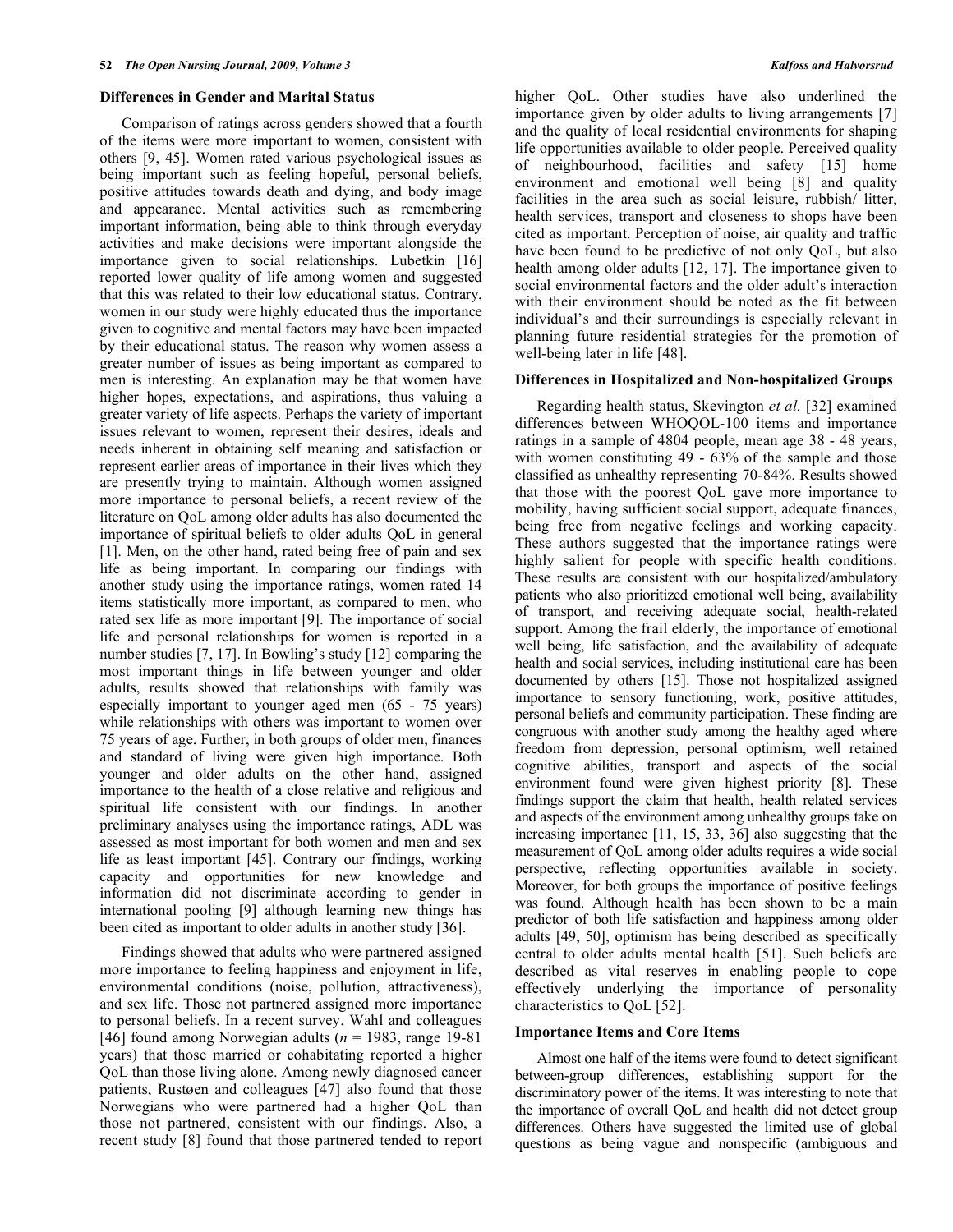unreliable) in documenting importance on their own [2]. Further, low correlations were found between the important ratings and the WHOQOL-100 items. Others have found that the core items and importance questions showed few correlations with each other, congruous with our results [32]. This is somewhat surprising as both core and importance ratings are derived from a common QoL stem. However, there is evidence that for most instruments, QoL domains are selected on the basis of their inherent importance, possibly rendering separate importance ratings partially redundant. The low correlations found in our study and international findings do not support this idea of redundancy. It could be claimed that both assessments may be tapping different aspects of QoL and/or differing acquisition processes in older adults. For example, it is suggested there are several distinct cognitive activities associated with generating a QoL assessment. These processes includes recall from memory, sealing of memories, valuing the importance of memories and aggregating the importance of memories into an index [53]. Consequently, differences in cognitive tasks such as ordering and recruiting information from memory in the different assessments may tap differing cognitive processes and explain the low correlations.

 Another explanation could be that global questions are more likely to be influenced by the emotional characteristics of the person [53], although older adults are reported to have a remarkable constancy or stability in their basic trait personality characteristics [54]. Further, both assessments operate with different time frames. The importance ratings have no time frame and the WHO core questions have a two-week frame. The period of accurate recall for feeling states is between 2 and 4 weeks [28], and consequently, low correlations could reflect varying trait or state tendencies.

 Differences in question formatting and combining different response scales in the WHO core instrument could also lead to differences in cognitive processing and the information generated by the assessments. Each response scale includes descriptors for dimensions of intensity, capacity, frequency and evaluation of each response as reflected by the wording in the response categories. These responses range from (5) representing descriptors including; very good, very satisfied, an extreme amount, extremely, completely, and always to (1) representing very poor, very dissatisfied, not at all, very poor, and never. For the importance questions, each question included different response categories ranging from (1) not important, (2) a little, (3) moderately, (4) very and (5) extremely important.

### **Future Implications**

 The differing priorities as shown by the subgroups in this study, present challenges to critical scale development [55]. A major issue in QoL measurement is deciding whether various items should be weighted and what weight should be given to specific dimensions of the concept. If weight is not given to any of the dimensions, than one is in fact using weighting by selection or rejection. The WHO instruments are said to be conceptually novel in that they give equal weight to the person's level of functioning [56]. However, Fayers and Machin [2] proclaim that if measurement scales give equal weight to QoL sub domains, it is inconceivable that each issue is equally important in its effect upon a person's QoL. Our findings showed that although older

adults found all the important questions relevant, significant between-group variations existed.

 Although, the importance ratings were not originally intended to serve as a scale per se, the internal consistency of the scale showed high reliability at .92. In the international study, Guttman coefficients for 14 centers showed high reliability from .80 to .90 [9]. These findings together with low item-to-item and item-to-facet correlations, may suggest potential use of the ratings as a reliable index. Because the importance ratings are not presently used for weighting WHOQOL core items, one can also question wheather the WHOQOL assessments should be scaled differently in various groups or whether weights should be self-normed by individuals to account for changes in priorities over time [5].

# **Methodological Considerations**

 There are certain limitations to the study. Using convenience samples has also been shown to contribute to sampling bias and weaken the generalizability of the findings [57]. Differences in recruitment strategies as well as differing modes of questionnaire administration pose threats to the validity of our findings. Considerable uncertainly exists about the optimal method for questionnaire administration among older adults [58, 59]. Direct interviewing techniques are usually recommended, although postal surveys are advised for reducing cost effects and increasing the validity of the findings [60, 61]. A postal survey was applied in the non hospitalized group because we wanted to secure a wide geographical dispersal and anonymity of the participants. The disadvantages of this mode of administration include the potential for lower response rates, respondent bias (by excluding older adults with linguistic, literacy or visual problems) higher completion rates by women and poor levels of completion. Our response rate of 43% is similar to the response rate found in other Norwegian postal surveys [62-64] although international studies have shown higher response rates [65, 66]. It has been suggested that lower response rates may not give more biased estimates than those with higher response rates [67]. Notably, the postal data had 20.3% missing answers. It can be considered a strength, however, that most geographical areas in Norway were represented in the postal survey although women were overrepresented under both modes of administration, a finding supported by others [68]. Because elderly patients are often admitted to the hospital in an advanced state of their disease [66], face-to-face interviews have been especially recommended among frailer adults due to decreased functional capacity [69]. Selection bias could have occurred as contact nurses identified study participants with adequate cognitive functioning. Moreover, interviewing style, personality style, observer competency and sensitivity all represent sources of potential bias with personal interviews. Studies have also shown that older adults give more positive and socially desirable responses and apply more "yes-saying" in face-to-face interview surveys as compared to self-administered surveys [63, 69, 70]. In an earlier Norwegian survey, more socially desirable responding was found in face-to face interviews as compared to the self administrative mode (5) and the well - educated with both modes of administration were shown to under-report negative symptoms. Because two - thirds of our respondents had higher education, this poses a validity threat to the quality of data collected. The fact that that respondents are willing to answer more sensitive issues in postal surveys is confirmed by our findings [66]. The most frequent missing response concerned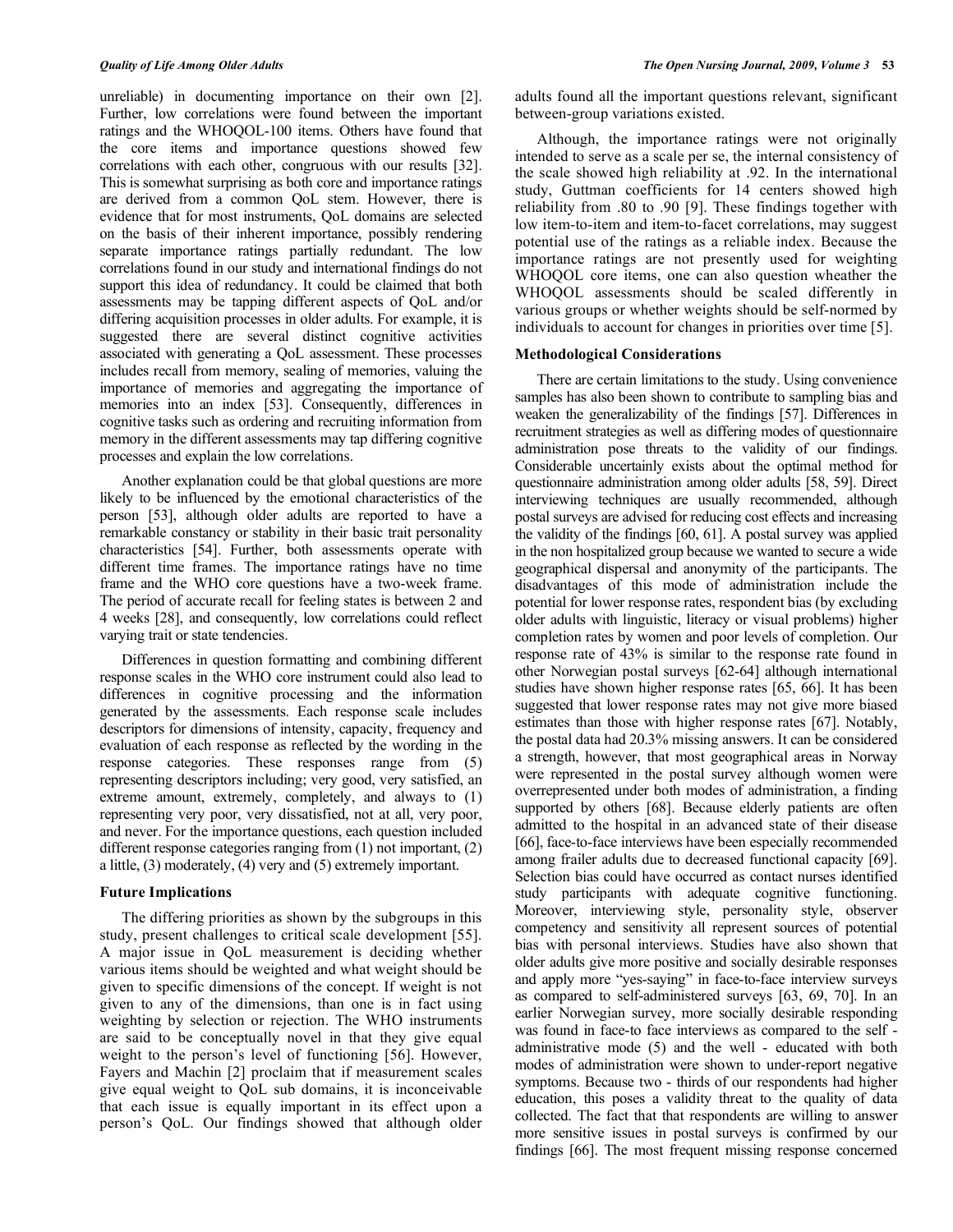sex life in the postal survey (8.7%) as compared to 10.7% with personal interviewing. All these issues should be regarded as sources of bias thus results should be interpreted with caution.

### **CONCLUSION**

 All importance issues were found to be moderate to highly important for older adults with the exception of sex life. Highest mean importance was given to the ability to perform ADL activities, ability to move around, sensory abilities, health, and home environment. There are significant differences in the importance given to various aspects of QoL by younger old and older old and for women and men. Similarly, there are differences in areas of importance for those partnered and not and for persons hospitalized and not hospitalized.

 Understanding what is important to older adults' QoL can help nurses in setting priorities in policy and treatment strategies for ageing populations. Future application of the importance questions could facilitate understanding and recognition of importance issues in subgroups of older adults. Further research is needed to assess how the importance ratings vary in other elderly populations and cultures.

### **ACKNOWLEDGEMENTS**

 The authors would like to acknowledge the contributions of the WHOQOL-OLD Group in the design of the original study. We are most appreciative to the older adults who were willing to participate in the pilot study. Funding for the original project was obtained from the European Commission 5<sup>th</sup> Framework Competition and Diakonova University College, Oslo. We are also grateful to our anonymous referees.

### **CONTRIBUTION OF AUTHORS**

 MK and LH contributed to the study design and analyzed the data, LH collected the data, and MK drafted manuscript versions.

### **REFERENCES**

- [1] Brown J, Bowling A, Flyn T. Models of QoL: a taxonomy, overview and systematic review of the literature. Report Commissioned by European Forum on Population Ageing Research, Bristol 2004.
- [2] Fayers PM, Machin D. Quality of life: the assessment, analysis and interpretation of patient-reported outcomes. Chichester: John Wiley 2007.
- [3] Felce D. Defining and applying the concept of quality of life. J Intellect Disabil Res 1997; 41: 126-35.
- [4] Cummins RA. Assessing quality of life for people with disabilities. In: Brown R, Ed. Quality of life for people with disabilities: models, research and practice. Cheltenham, UK, Stanley Thornes. 1997; pp. 116-50.
- [5] Carr AJ, Higginson IJ. Are quality of life measures patient centred? BMJ 2001; 322: 1357-60.
- [6] The WHOQOL Group. Study protocol for the World Health Organization project to develop a Quality of Life assessment instrument (WHOQOL). Qual Life Res 1993; 2: 153-9.
- [7] Evans S, Gately C, Huxley P, Smith A, Banerjee S. Assessment of quality of life in later life: development and validation of the QuiLL. Qual Life Res 2005; 14: 1291-300.
- [8] Beaumont JG, Kenealy PM. Quality of life perceptions and social comparisons in healthy old age. Ageing Soc 2004; 24: 755-69.
- [9] Saxena S, Carlson D, Billington R, WHOQOL Group. World Health Organisation Quality Of Life. The WHO quality of life assessment instrument (WHOQOL-Bref): the importance of its items for cross-cultural research. Qual Life Res 2001; 10: 711-21.
- [10] Bowling A. The effects of illness on quality of life: findings from a survey of households in Great Britain. J Epidemiol Commun Health 1996; 50: 149-55.
- [11] Bowling A. What things are important in people's lives? A survey of the public's judgements to inform scales of health related quality of life. Soc Sci Med 1995; 41: 1447-62.
- [12] Bowling A. The most important thing in life: comparison between older and younger populations age groups by gender. Results from a national survey of the public`s judgement. Int J Health Sci 1995; 6: 169-75.
- [13] Farquhar M. Elderly people's definitions of quality of life. Soc Sci Med 1995; 41: 1439-46.
- [14] Puts MT, Shekary N, Widdershoven G, Heldens J, Lips P, Deeg DJ. What does quality of life mean to older frail and non-frail community-dwelling adults in the Netherlands? Qual Life Res 2007; 16: 263-77.
- [15] Arnold SB. Measurement of quality of life in the frail elderly. In: Birren JE, Lubben JE, Rowe JC, Deutchman DE, Eds. The concept and measurement of quality of life in the frail elderly. San Diego: Academic Press 1991; pp. 50-73.
- [16] Lubetkin EI, Jia H, Franks P, Gold MR. Relationship among sociodemographic factors, clinical conditions, and health-related quality of life: examining the EQ-5D in the U.S. general population. Qual Life Res 2005; 14: 2187-96.
- [17] Bowling A, Gabriel Z. An integrational model of quality of life in older age: results from the ESRC/MRC HSRC quality of life survey in Britain. Soc Indic Res 2004; 69: 1-36.
- [18] Ng CY, Ballantyne JA, Brenkel IJ. Quality of life and functional outcome after primary total hip replacement: a five-year follow-up. J Bone Joint Surg Am 2007; 89: 868-73.
- [19] al Windi A, Elmfeldt D, Tibblin G, Svardsudd K. The influence of sociodemographic characteristics on well-being and symptoms in a Swedish community: results from a postal questionnaire survey. Scand J Prim Health Care 1999; 17: 201-9.
- [20] Hellstrom Y, Hallberg IR. Determinants and characteristics of help provision for elderly people living at home and in relation to quality of life. Scand J Caring Sci 2004; 18: 387-95.
- [21] Power M, Quinn K, Schmidt S. Development of the WHOQOL-Old module. Qual Life Res 2005; 14: 2197-214.
- [22] The WHOQOL Group. The world health organization quality of life assessment (WHOQOL): development and general psychometric properties. Soc Sci Med 1998; 46: 1569-85.
- [23] The WHOQOL Group. The world health organization quality of life assessment (WHOQOL): position paper from the world health organization. Soc Sci Med 1995; 41: 1403-9.
- [24] Szabo S, Orley J, Saxena S. An approach to response scale development for cross-cultural questionnaire. Eur Psychol 1997; 2: 270-6.
- [25] SPSS. Version 14.0.2. Chicago, IL: SPSS Inc; 2006.
- [26] Campbell MJ, Machin D. Medical Statistics: a commonsense approach. Chichester: Wiley 1999.
- [27] Garratt A, Schmidt L, Mackintosh A, Fitzpatrick R. Quality of life measurement: bibliographic study of patient assessed health outcome measures. Br Med J 2002; 324: 1417.
- [28] Nunnally J, Bernstein IH. Psychometric Theory. 3<sup>rd</sup> ed. New York: McGraw-Hill 1994.
- [29] Streiner DL, Norman GR. Health measurement scales: a practical guide to their development and use. 3<sup>rd</sup> ed. Oxford: Oxford University Press 2003.
- [30] The WHOQOL-OLD Group, The WHOQOL-OLD manual. World health organization (WHO) group, Copenhagen (WHO/EURO). 2005.
- [31] Campbell A, Converse PE, Rodgers WJ. The quality of American life: perceptions, evaluations, and satisfactions. New York: Russell Sage 1976.
- [32] Skevington SM, O'Connell KA, WHOQOL Group. Can we identify the poorest quality of life? Assessing the importance of quality of life using the WHOQOL-100. Qual Life Res 2004; 13: 23-34.
- [33] Frytak JR. Assessment of quality of life in older adults. In: Kane RL, Kane RA, Eells M, Eds. Assessing older persons: measures, meaning, and practical applications. Oxford: Oxford University Press 2000; pp. 200-36.
- [34] Gott M, Hinchliff S. How important is sex in later life? The views of older people. Soc Sci Med 2003; 56: 1617-28.